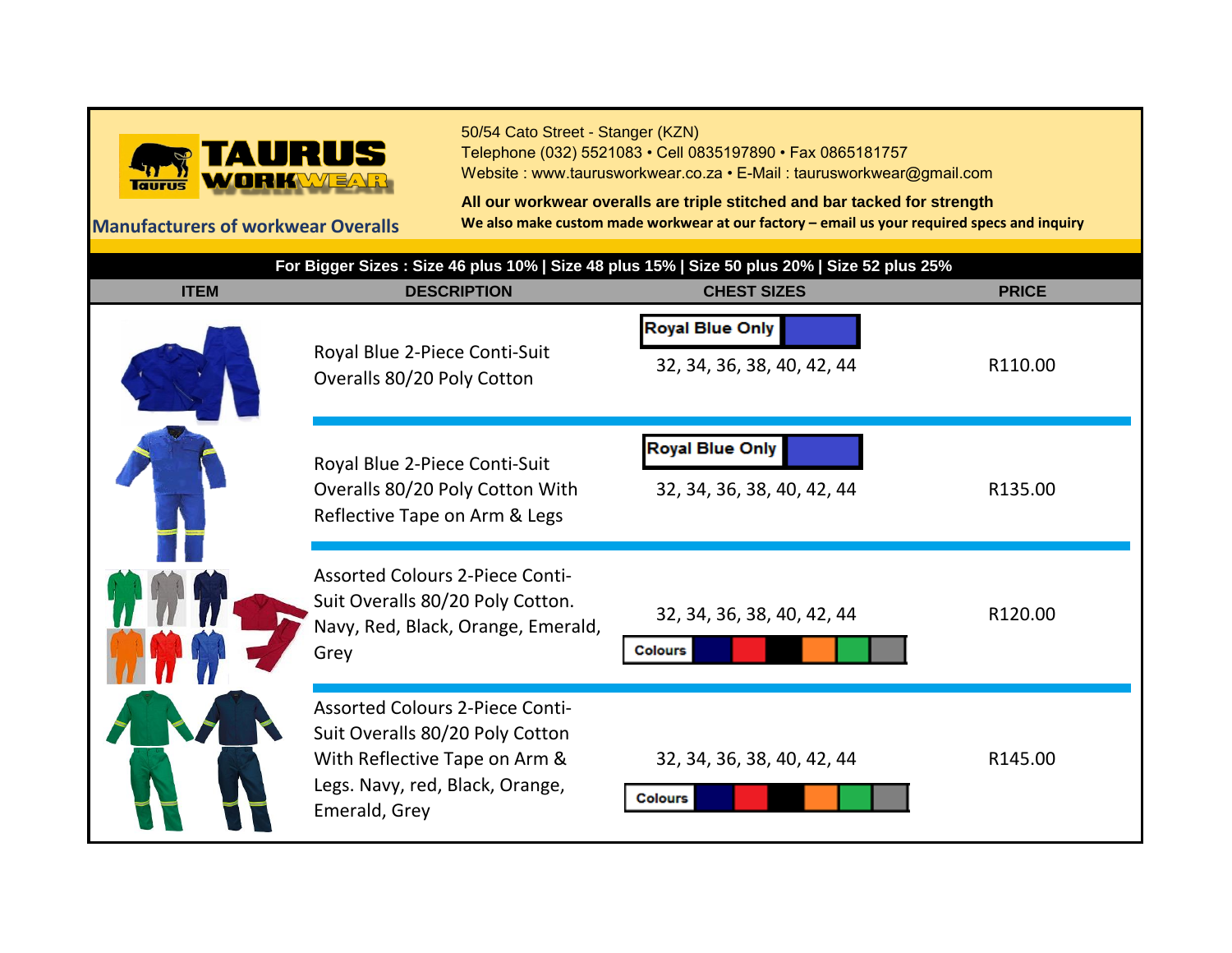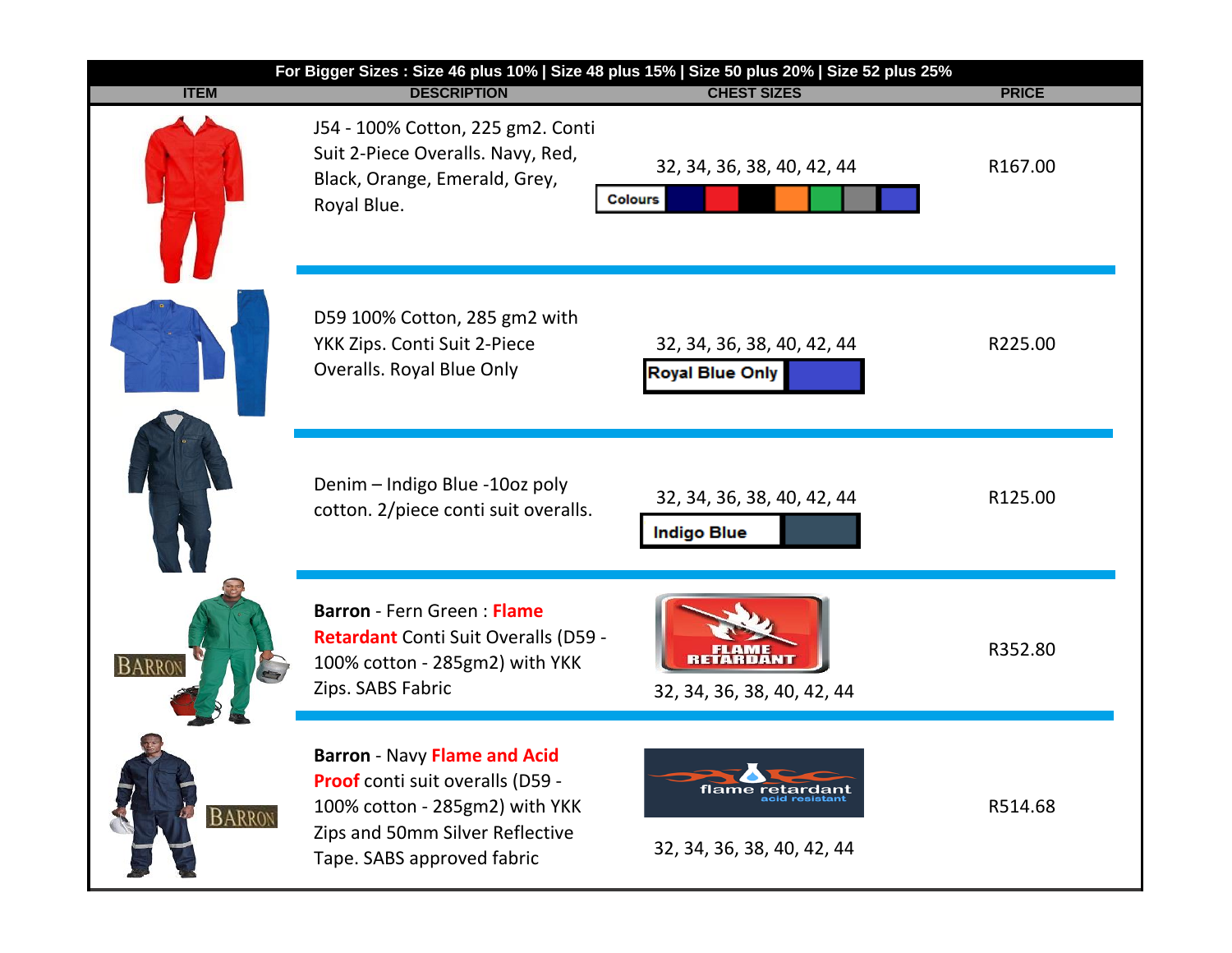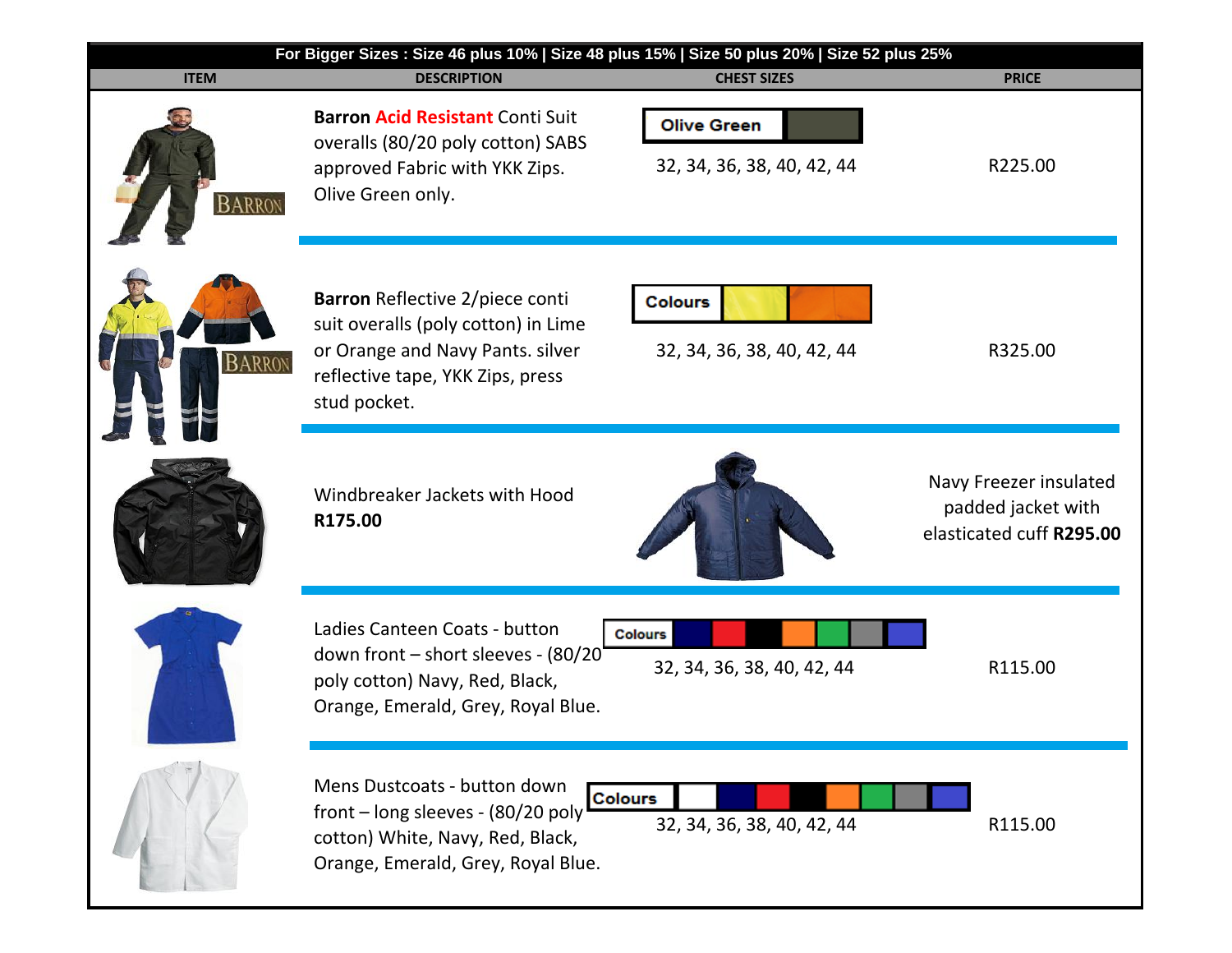## **PPE SAFETY PRODUCTS**



Barron Defender Safety Boots. Black with steel toe caps (SABS) Sizes from 3 to 13 : **R289.00**

Barron Combat Boots **R295.00**

Neptun Marina Black PVC

Gumboots **R69.00**

Yellow and Navy Rubberised two-

Hard Hats in all colours (SABS)

piece Rainsuits **R125.00**

**R29.50**



Barron Armour Safety Shoes. Black with steel toe caps (SABS) Sizes from 3 to 13 : **R289.00**



General purpose light duty safety boots (Black) with steel toe caps. Imported (Non SABS) **R155.00**

Bata Workmaster Gumboots with steel toe caps **R157.80**



Safety Googles with elasticated band **R15.75**

Reflective waistcoats with zip front and ID pouch **R49.00**